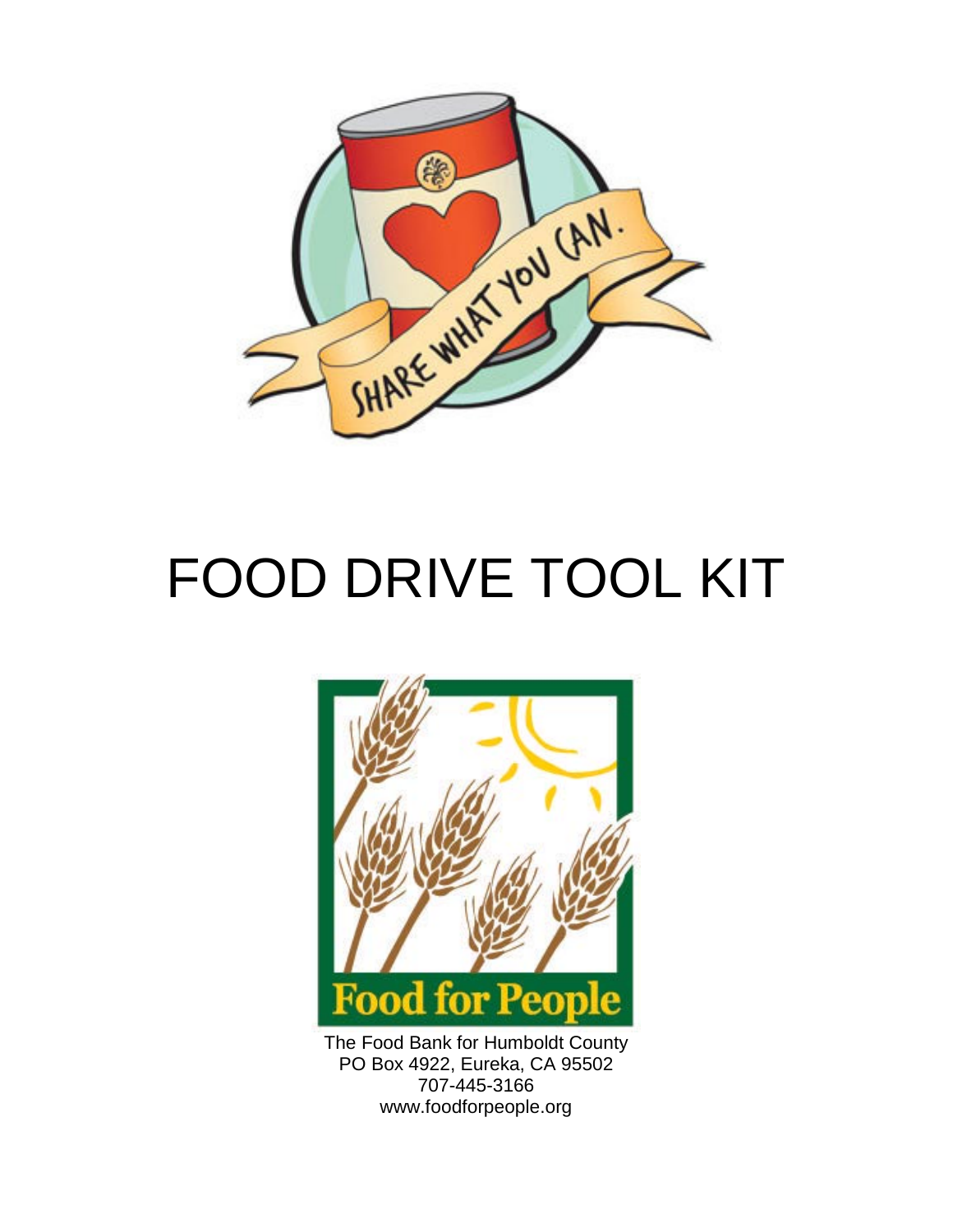# **Tool Kit Contents:**

## <span id="page-1-0"></span>**GETTING STARTED**

Thank you for being part of the solution to help end hunger locally by coordinating a food drive! Food donations from the community help us feed an increasing number of people in need throughout Humboldt County. We typically collect more than 150,000 lbs of food through community food drives annually. An astounding number of organizations, schools and businesses participate each year, in addition to thousands of generous community members. This tool kit describes the necessary steps to help you coordinate a food drive in your community, and offers helpful ideas and tips to make your food drive a success!

Here are some things to consider when you begin planning your food drive:

- Is there a group that can help you plan and organize the food drive?
- How many potential participants/contributors will you have, and how much can you expect to collect from each donor?
- What is your goal? How much food are you trying to collect?
- Will you be collecting food only, or funds too?
- Where will the food drive be held? Will it occur at one location, or several?
- How long do you plan to host the food drive?
- Do you want to borrow food collection barrels, or would you like to use smaller boxes of your own?

Once you have considered the answers to these questions, you can begin designing what your food drive will look like. Remember, no donation is too small, so don't be afraid to try and get creative!

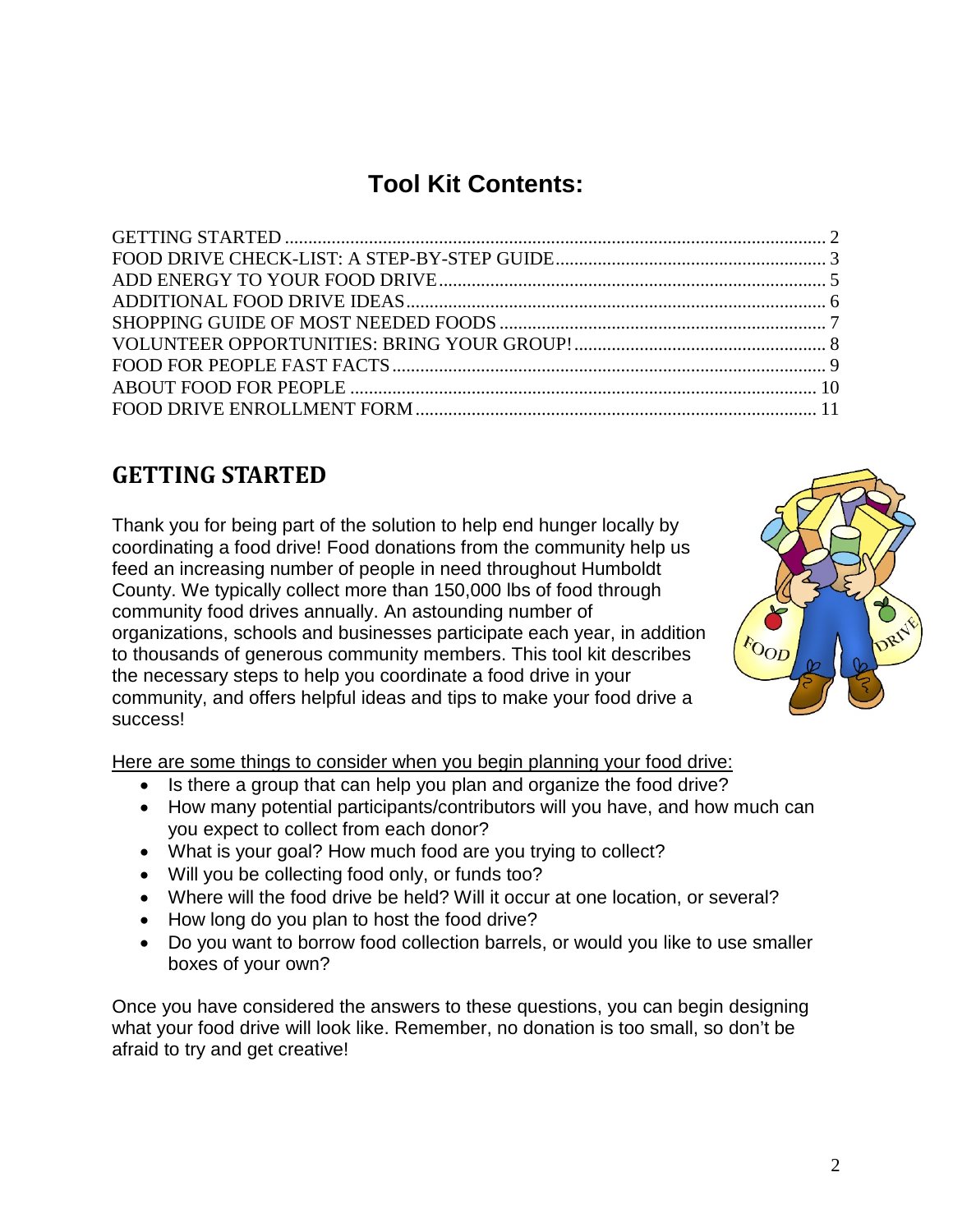If you need additional assistance or would like to discuss ideas, please contact our Local Food Resources Coordinator at [FoodDrives@foodforpeople.org](mailto:FoodDrives@foodforpeople.org) or 707-445-3166 x312

## <span id="page-2-0"></span>**FOOD DRIVE CHECK-LIST: A STEP-BY-STEP GUIDE**

### **Plan your food drive**

- $\checkmark$  Once you've reviewed the "Getting Started" section, decide what type of drive you want to coordinate, such as a special event, competition, or neighborhood campaign. Then, set a goal. (See pages 5 & 6 for ideas.)
- $\checkmark$  Agree on the length of the drive. Will it be for one day? One week? We recommend two to three weeks.
- $\checkmark$  Choose the location of the drive. Will you be collecting food in one central location, or multiple locations?
- $\checkmark$  Decide on a collection method. Do you want to borrow a food collection barrel from Food for People, or use your own smaller boxes?
- Contact our Local Food Resources Coordinator at 707-445-3166 x312 or [FoodDrives@foodforpeople.org](mailto:FoodDrives@foodforpeople.org) to let us know about your upcoming food drive and your contact information. Arrange barrel drop off and pickup dates, request additional supporting materials, or have your drive highlighted on our website or Facebook page.

## **Gather materials for the drive**

Use materials provided by Food for People, plus your own creativity to help your team collect food and funds. Be sure to check the food drive page of our website for downloadable resources. Resources available for your use include:

- **Food collection barrels:** Barrels measure approximately 3 feet tall by 2 feet wide (with some variation), and hold between 150 pounds to 250+ pounds of food. Barrels include Food for People's logo and contact information.
	- *Tip: barrels hold more food if you remove the food from the grocery bags before putting the food into the barrel.*
- **Coin Banks:** Make it easy for people to give financial donations (coins, cash or check), which some people prefer. Borrow one of ours or make your own!
- **Donation Bags:** We can provide you with printed holiday donation bags for food drives during the holiday season, or you can make your own! Distribute bags to participants to take home and return full of food. Include our "Shopping Guide" in the bags or place them in mailboxes as a reminder of the items needed.
- **Donation Envelopes:** Our envelopes can be included with paychecks or as handouts. If envelopes are not deposited into the coin bank, please write "food drive," the name of your group and your name on the envelope so we can be sure to properly acknowledge your donation.
- **Shopping Guide of Most Needed Foods:** Our 8 ½" by 11" sheet has four shopping guides that can be copied, cut and handed out. Each guide lists the foods that are most needed and are a handy size to take along to the grocery store!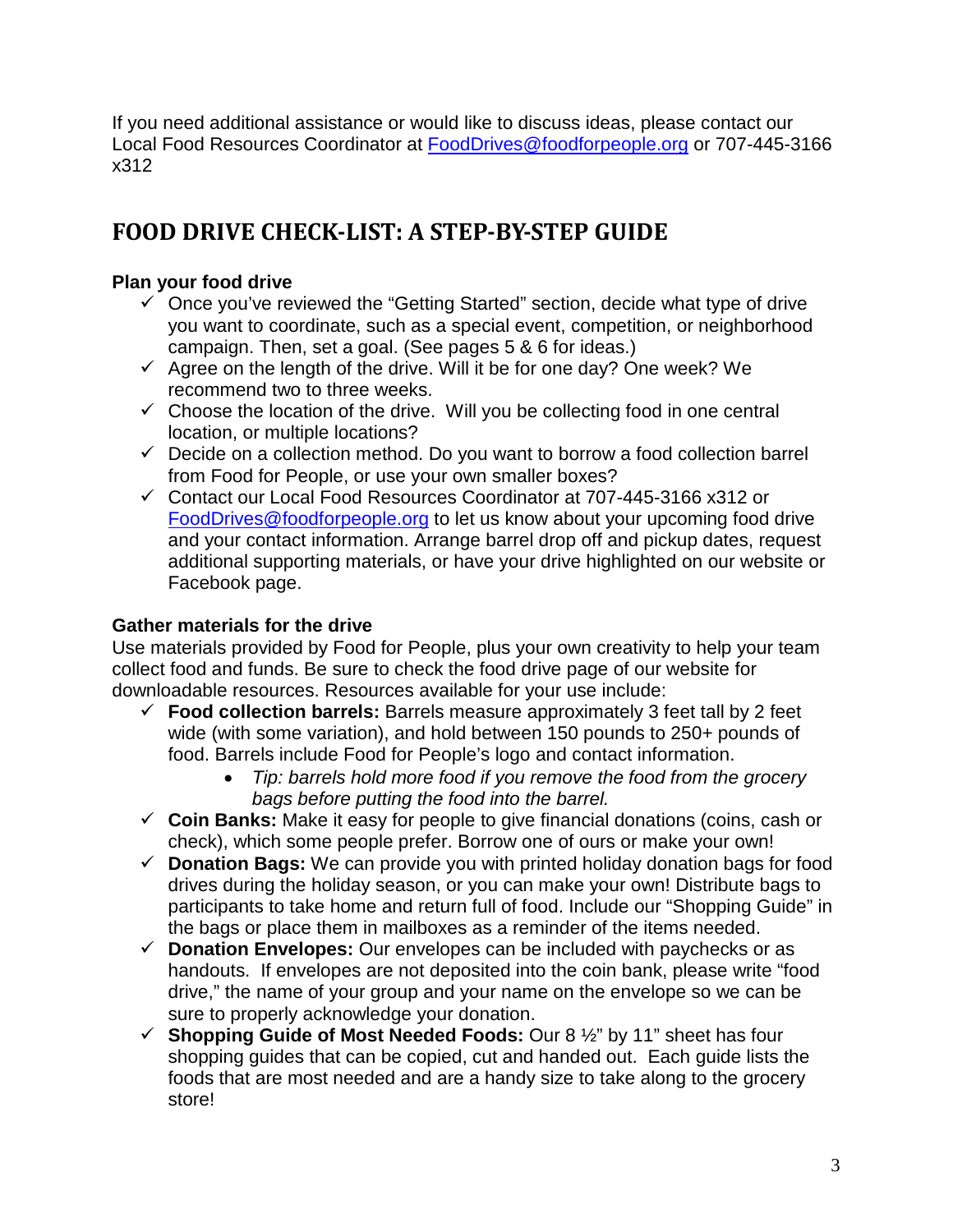- **Food for People "Fast Facts" Sheet:** This sheet provides basic information about Food for People and hunger in our community. Use it to post, or as a hand-out.
- **Model Release:** We encourage you to take photos of your food drive efforts for our website and inclusion in press releases and newsletters! Please submit a model release for any person present in submitted photographs.

### **Next, advertise and promote your food drive**

- $\checkmark$  Brainstorm promotional ideas to help meet your goals.
- $\checkmark$  Create colorful posters and flyers, and place them in highly visible places.
- $\checkmark$  Send out flyers, letters, newsletters, emails, phone messages or memos promoting the drive to neighbors, friends, parents, community partners, local businesses, etc.
- $\checkmark$  Place collection containers in visible places near office doorways, lobbies, elevators, the cafeteria, and other common spaces.
- $\checkmark$  Publicize your drive on social media! Post photos and updates about the drive to generate enthusiasm and keep momentum going. Or send us updates and photos and we'll post them to show our appreciation and promote your efforts!
- $\checkmark$  Educate your team about the issue of hunger (see our "Hunger Facts" sheet). Contact us if you would like a Hunger 101 presentation to inspire your group. Hunger 101 is a short activity that takes participants through a day in the life of a local family struggling to attain the food it needs to make sure no one in the family goes to bed hungry.
- $\checkmark$  Plan special theme days, such as "Macaroni Monday," "Tuna Tuesday," and more. Sponsor competitions between teams, classes or departments, or plan a special event to encourage giving.

## **During the food drive**

- $\checkmark$  Update participants on the amount of food you've collected by using a sign in a high traffic area, making announcements in meetings and newsletters, or by email.
- $\checkmark$  Send out creative messages to keep people motivated, and excited about reaching your goals.
- $\checkmark$  Take photos of your group and document your food drive efforts to post on social media, and/or send to Food for People to be included on our website, Facebook page, or newsletter.
- $\checkmark$  Plan to bring your group to Food for People for a volunteer day, and see where your food goes! This kit includes information about volunteering.
- $\checkmark$  Contact us to let us know what you're up to and how we can help. Do you need additional resources? Would you like us to help promote your efforts?

### **Finally, when the drive is over**

 $\checkmark$  Pack, load and transport the food you collected to Food for People. Deliver your food between 9am and 4:30pm on weekdays. Or make arrangements with Food for People in advance for a pickup.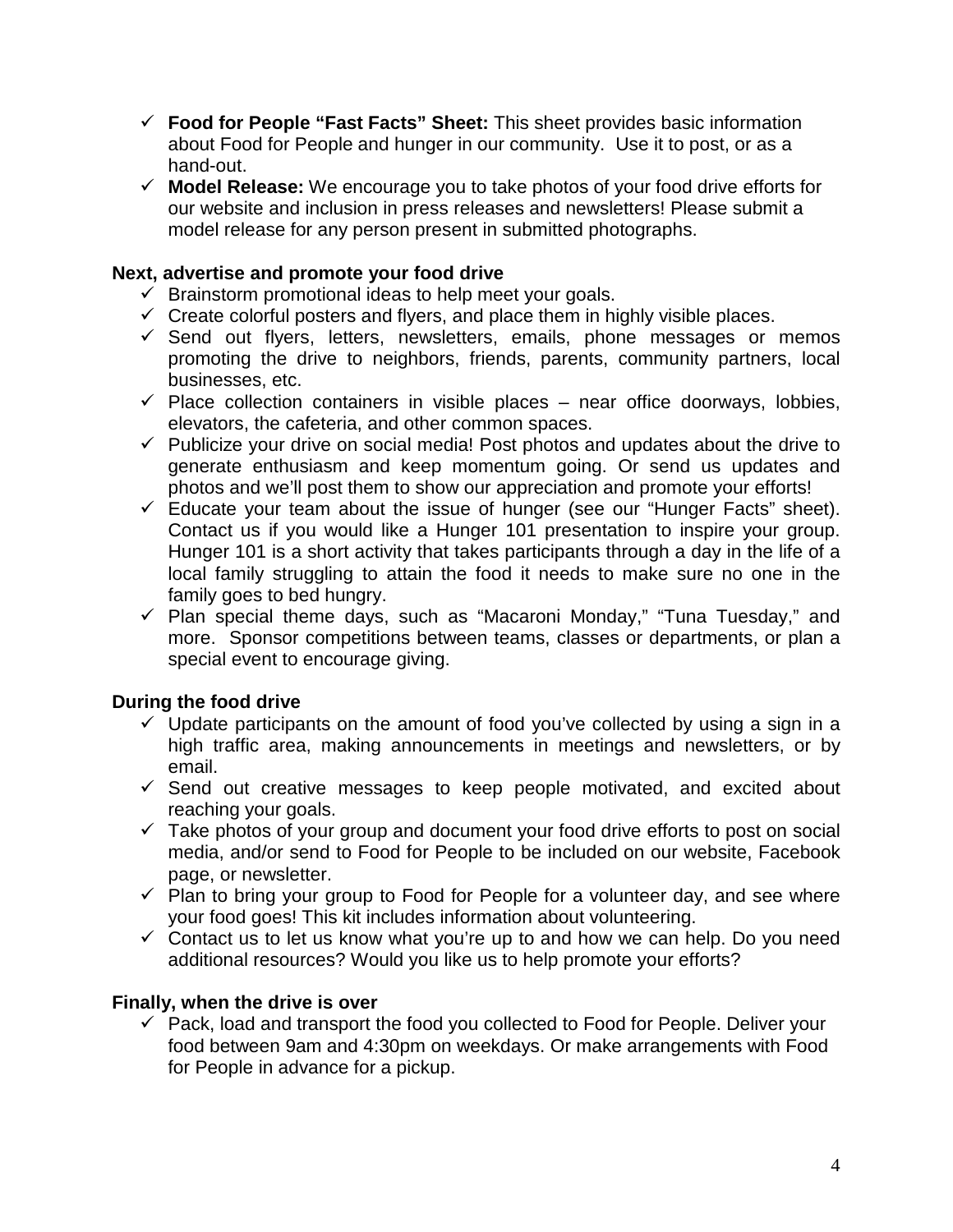- $\checkmark$  Share your food drive results with everyone who participated. Send thank-you letters or certificates of appreciation, write a letter to the editor, throw a party, or make awards to celebrate your efforts!
- $\checkmark$  Food for People will send you a letter listing the total amount of food and funds donated through your drive.
- $\checkmark$  Write down your good ideas for your next drive!

## <span id="page-4-0"></span>**ADD ENERGY TO YOUR FOOD DRIVE**

While the standard approach is always great, there are a few ways you can add energy and fun to your food drive if you wish. Here are some ideas that we've thought up, but don't hesitate to put your own creative spin on it!

### **Foster healthy competition:**

- $\triangleright$  Challenge a rival company or school, or encourage friendly competition between departments, offices, classrooms, groups or floors, to see who will collect the most donations. Make sure the winners get a special prize for their winning donation! Friendly competition adds energy to a drive and helps people remember to donate.
- $\triangleright$  Offer rewards to top donors. Examples include gift certificates, pizza parties, and dress-down days. Let employees wear jeans to work each day they donate a canned good: "Can Suits," or "Jeans for Beans."
- $\triangleright$  Offer other incentives to donate such as sticker and pins, or raffles for prizes. Or, work with organizations in your community to create food drive incentive programs. For example, if a person donates 20 pounds food, they receive a free movie coupon, free coffee, or a discounted purchase at a local business.
- Assign specific foods from the "Shopping Guide" of most needed foods to each team. Or give a prize to the group that donates a well-balance variety of foods.
- $\triangleright$  Encourage teams to choose a mascot, motto, team name or cheers.

### **Give your creative spirit an outlet:**

- $\triangleright$  Make colorful posters or other displays noting the specifics of your food drive. Include the "Shopping Guide" of most needed foods, and facts about hunger and how it affects our community. Display posters or reminders in places that people will be sure to see, including restrooms, hallways, lunchrooms, classrooms or hang on doorknobs.
- $\triangleright$  Create a giant thermometer or can to measure progress toward your goal.
- > Identify your drive with a catchy name. For example, "Gifts from the Heart," "Feed the Need," "Eureka Can," etc.
- $\triangleright$  Decorate food collection bags for participants to take home, fill with food, and return.
- $\triangleright$  Design a paycheck stuffer with information about the drive.
- $\triangleright$  Distribute a hunger fact for each day of the drive via email or PA system. Quiz people at random and hand out small prizes to people who remember the facts.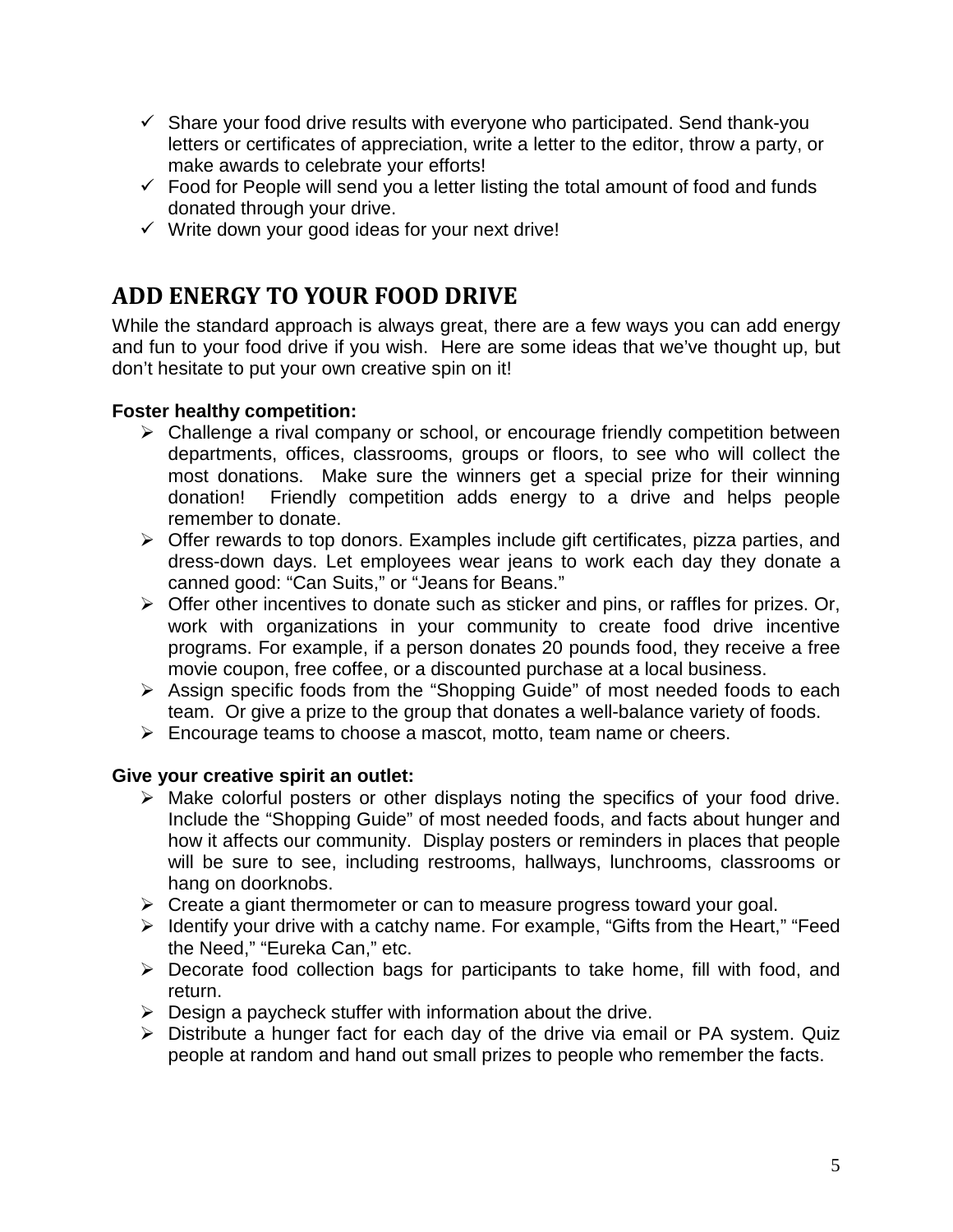- Designate theme days. Fill a playpen with infant formula on Monday. Plant a "garden" in the lobby with canned vegetables on Tuesday, etc. Other theme ideas include:
	- "Is Dinner Ready" Complete Meal theme: Collect combinations of food that can be used to prepare a meal. Examples include Spaghetti noodles and sauce; refried beans, taco shells and salsa. Use your imagination!
	- MEAT the Need theme: Canned meat drive (tuna, chicken, ham, etc.)
	- BEAN COUNTER theme: Canned of dried beans drive.
	- See where your food goes: Make arrangements for your group to hold a food drive, then volunteer at Food for People to sort your donated food.

### **Make it an event!**

- $\triangleright$  Schedule a fun kick off event for your drive with opening day festivities. Be wacky, informational or inspirational.
- $\triangleright$  Partner your food drive with another special event in the community, and advertise the collection of food donations.
- Offer free or reduced-cost admission to events (movies, games, concerts, etc.) or discounts on products for participants who bring four or more nonperishable food items.
- $\triangleright$  The Big Dare! Who wouldn't want to see their boss or principal hit with a pie in the face? How about seeing your favorite coach get their head shaved?
- $\triangleright$  Bake sales, pie-throwing contests and car washes are tried and true food and fundraisers.

### **Why both food and funds matter**

Food drives provide some of the healthiest and highest-quality food we receive. Food donations also provide a direct connection between donors and people who are hungry. Cash donations keep our freezers running and our trucks on the road. They also support innovative programs that address the root causes of hunger through advocacy and public education.

## <span id="page-5-0"></span>**ADDITIONAL FOOD DRIVE IDEAS**

There are lots of other great ways to collect food and funds. Here are some fun ideas that other groups have used over the years. Do you have an idea that isn't included here? Send us ideas that work well for you so we can share them with others! Contact our Local Food Resources Coordinator at [FoodDrives@foodforpeople.org](mailto:FoodDrives@foodforpeople.org) or 445-3166 x312.

▶ Neighborhood food collection: Distribute flyers to your neighborhood telling people what day and time you will be coming around to pick up donations. Ask your neighbors to leave donations by their doorstep or mailbox for your group to collect at the designated date and time. Make it easier for people to donate by providing food collection bags, including a "Shopping Guide" of most needed foods.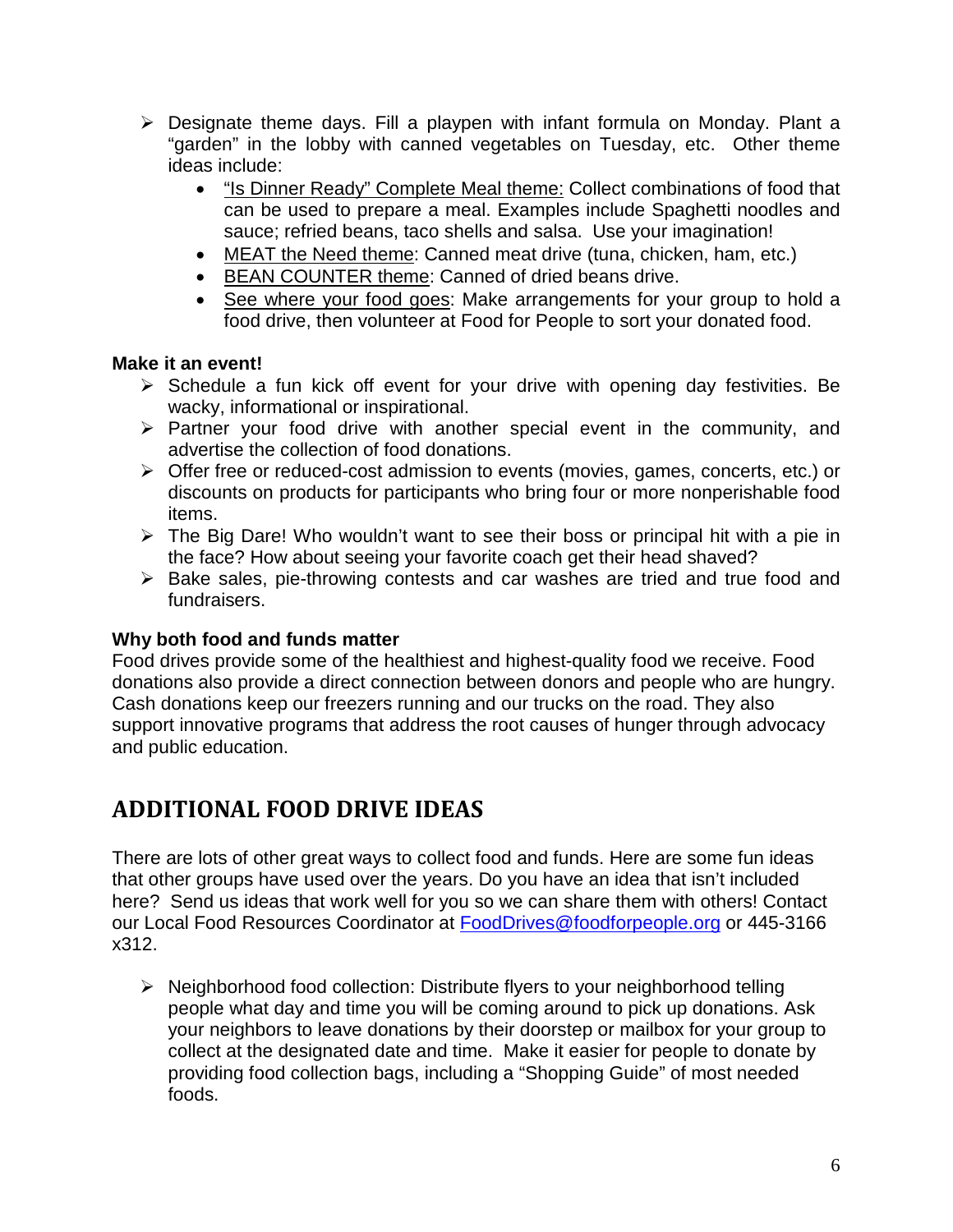- $\triangleright$  Invite family and friends to make donations to Food for People as a birthday, anniversary, or holiday gift.
- $\triangleright$  Organize pledge drives. Ask family and friends to pledge food or funds if you walk or bike a specific distance, or reach another goal.
- Collect cash donations and buy food in bulk to be donated to Food for People
- $\triangleright$  Generate pyramid power! Have teams build a pyramid of food.
- $\triangleright$  Ask teams to bring food representing the "My Plate" nutrition model.
- $\triangleright$  Brown Bag Lunch: Ask staff to donate a lunch bag full of nonperishable foods.
- $\triangleright$  Host a movie night and ask the audience to bring a donation of food.
- $\triangleright$  Encourage donations of funds. A dollar goes a long way to bring food to people in need. It is also easier to store, deliver and count. Every dollar donated is equivalent to 5 pounds of food!

## **Let your imagination run wild, and remember to have fun!**

## <span id="page-6-0"></span>**SHOPPING GUIDE OF MOST NEEDED FOODS**

# Shopping Guide



Here is a list of the most needed foods to stock the shelves of Food for People's Pantries. Please consider donating a few of the following items to help alleviate hunger in your community.



Canned meat (chicken, fish) Canned soups, stews and chili Peanut butter (or other nut butters) Canned fruit (in fruit juice) **Canned vegetables** 

Food for People provides 10% of Humboldt County residents with food assistance each month.

Extra: Donate can openers for households in need!

Thank you for helping our friends and neighbors in need!



Please no homemade foods or glass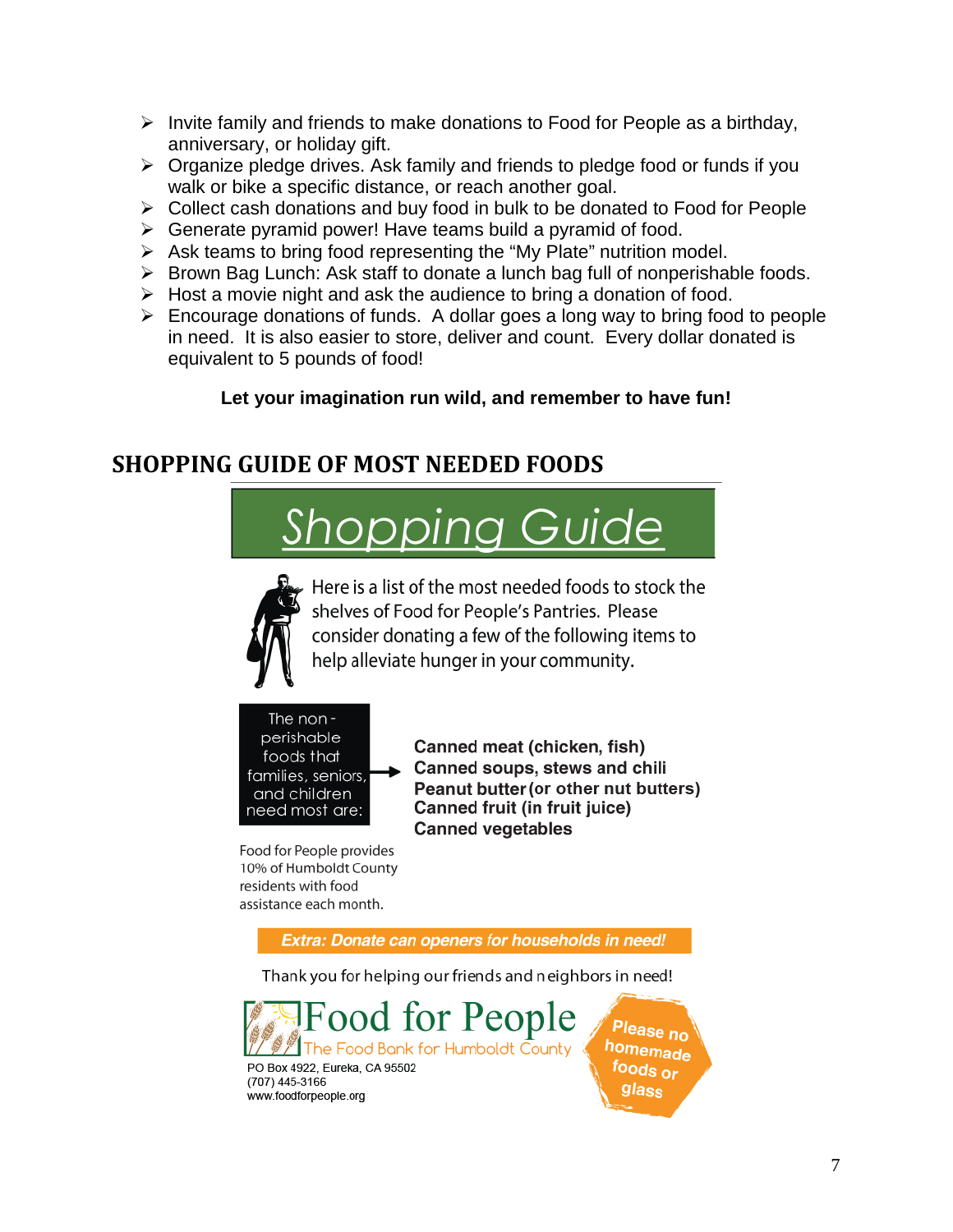\*Download a full page or quarter sheet flyer template of this shopping guide at [www.foodforpeople.org/programs/food-drives](http://www.foodforpeople.org/programs/food-drives)

## <span id="page-7-0"></span>**VOLUNTEER OPPORTUNITIES: BRING YOUR GROUP!**

### END YOUR DRIVE IN STYLE AND VOLUNTEER AT FOOD FOR PEOPLE

Volunteers are the heart of Food for People! It takes a community of volunteers to make our programs successful, so consider finishing your food drive by bringing your group to Food for People to work a shift in our warehouse or pantry. This volunteer opportunity will give you an up-close look at Food for People's operations and a better understanding of the flow of food to our friends and neighbors in need.

Groups can make an appointment to volunteer together or individually. Volunteer shifts are available Monday – Friday, 9am to 5pm, and on the second Saturday of every month from 10am to 1pm.

Group volunteer projects include sorting nonperishable food donations, packing food bags for seniors, sorting and crating produce, assisting shoppers in our Choice Pantry and more! More volunteer opportunities are available on our website at [http://www.foodforpeople.org/volunteering.](http://www.foodforpeople.org/volunteering)

**For more information about volunteering, please contact our Volunteer & Direct Services Manager at** [volunteer@foodforpeople.org](mailto:volunteer@foodforpeople.org) or by calling (707) 445-3166, extension 310.

# **Thank you and have fun!**

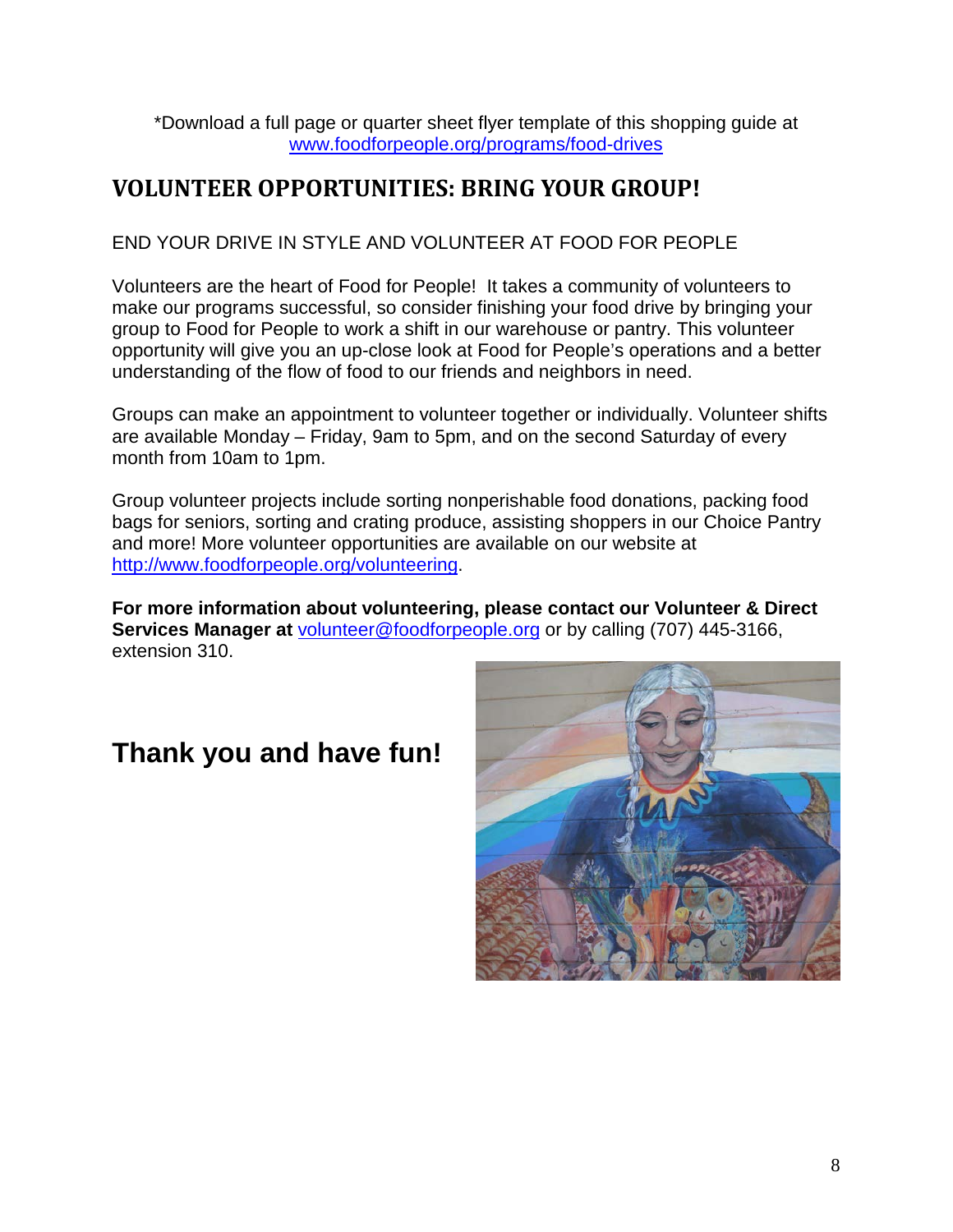## <span id="page-8-0"></span>**FOOD FOR PEOPLE FAST FACTS**

# Fighting Hunger in Humboldt County

Food for People is the major hunger relief agency for Humboldt County, serving the community since 1979-42 years!

Food for People provides for more than 16,000 people countywide each month - 12% of Humboldt County's population. Nearly 20% of individuals in Humboldt County live in poverty (U.S Census Bureau 2019).

- 1/4 of the people served are children who depend on others in order to have enough food to eat.
- . Many of those we serve are working families that are underemployed or do not earn enough to survive.
- . 1/4 of the people we serve are seniors who have worked all their lives and now struggle to survive on fixed incomes.
- . Last year we distributed over 2 million pounds of food to low-income Humboldt County households
- . Approximately 40% of all households we serve rely on disability income.

#### Food for People's 18 programs provide:

COUNTYWIDE FOOD ASSISTANCE: Food for People's COUNTYWIDE NETWORK of 17 FOOD PANTRIES stretches north to Orick, south to Garberville, east to Dinsmore, and many locations in between. Our FREE PRODUCE MARKETS and MOBILE PRODUCE PANTRY provide fresh fruits and veggies countywide to those in need.

EMERGENCY FOOD & DISASTER PROGRAM: Food for People makes food available to communities affected by a disaster situation, be it a natural disaster or global pandemic. Since the emergence of the COVID-19 pandemic, Food for People has adapted all distributions to ensure safety, including delivering food to seniors, and has been working to meet the increased need in our community with large-scale COVID-safe drive-thru food distributions.

CHILD NUTRITION: Our Child Nutrition Programs, including BACKPACKS FOR KIDS and CHILDREN'S SUMMER LUNCH, work to fill the meal gap for at-risk children in the community when school meal assistance is unavailable. Nearly 60% of Humboldt County children qualify for free or reduced cost meals at school (CA Dept. of Education).

SENIOR & HOMEBOUND NUTRITION: Our Senior & Homebound Nutrition Programs work hard to serve seniors and people with disabilities at 17 sites countywide. We believe that providing nutritious food to our seniors to help them maintain their health and independence should be our first line of defense against chronic and age-related conditions.

FOOD WASTE REDUCTION: Our GLEANING, FOOD DRIVE, and LOCAL STORE FOOD RECOVERY PROGRAMS work with local farmers, stores, and community members to access healthy food for those in need while cutting down on food waste. Last year we diverted nearly % million pounds of usable food from landfills.

FOOD TO LOCAL PARTNERS: Food for People partners with more than 100 local organizations, resource centers, schools, businesses, and service clubs to further the reach of our programs and food resources! Local nonprofits serving low-income individuals can also join our NONPROFIT NETWORK to access foods directly from our warehouse.

TOOLS FOR HEALTH AND SUCCESS: Food for People runs ADVOCACY, CALFRESH OUTREACH, NUTRITION EDUCATION, VOLUNTEER, and WORK READINESS PROGRAMS in order to provide valuable tools and life skills for low-income households to lead healthy, productive lives, and to advocate for policies that reduce poverty and hunger.

## 2021 Fast Facts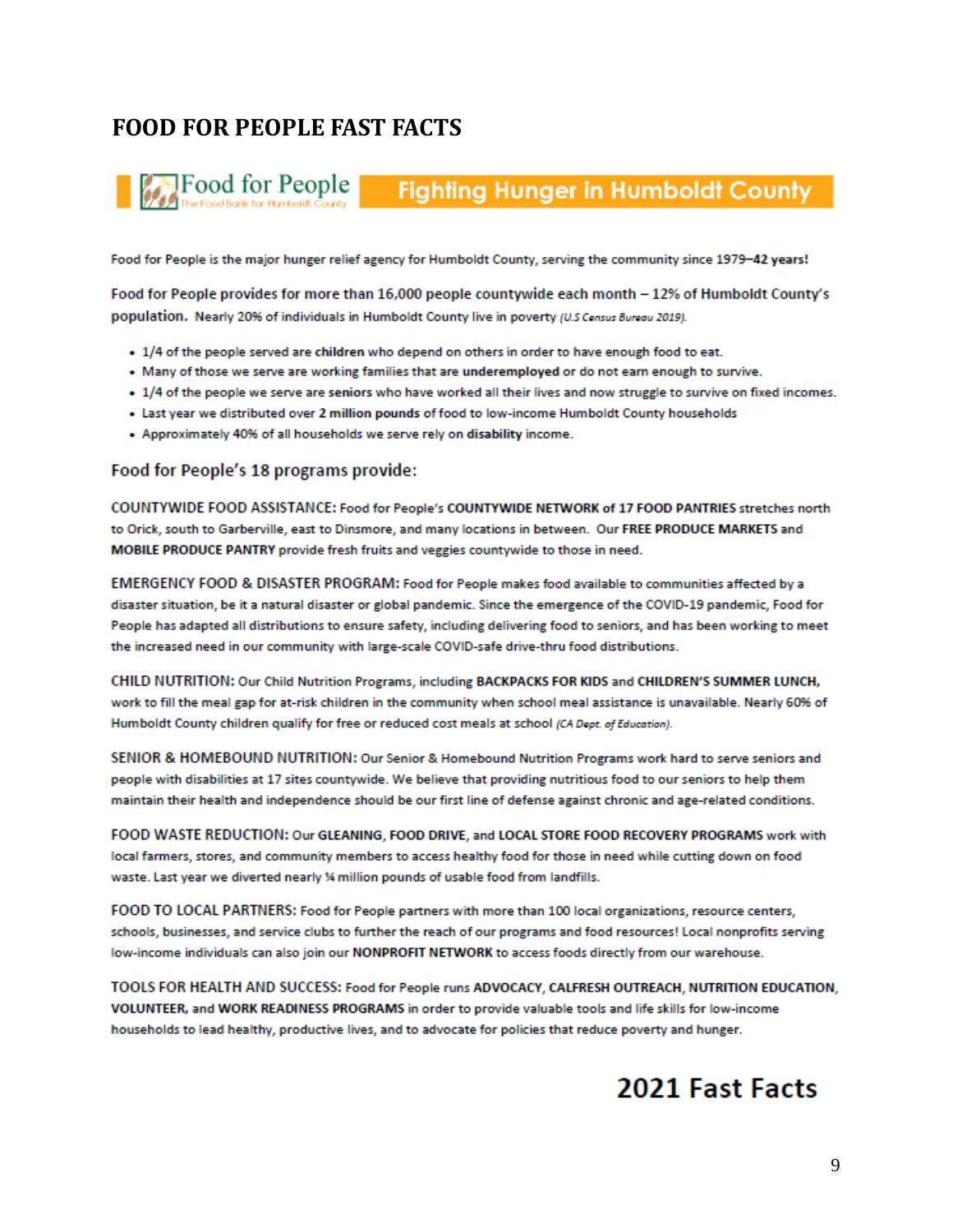## <span id="page-9-0"></span>**ABOUT FOOD FOR PEOPLE**

When we first opened our doors in 1979, Food for People was no more than a small food closet intent upon filling the void for emergency food assistance in Humboldt County. Food distribution grew steadily from those humble beginnings, and over the following years, we expanded and began conducting our operations out of a small local residence, utilizing rented warehouse space just a few blocks away.

During that time Food for People also began providing food for several pantries located throughout the County in addition to our direct food distribution in Eureka. Access to refrigeration and freezer space was extremely limited, and by 1996, we were bursting at the seams and ill-prepared to accommodate the steadily increasing requests for emergency food assistance.

In 1998, thanks to support received through a Community Development Block Grant, a grant from The California Endowment, our Harvest Home capital campaign and the generosity of local citizens, churches, businesses and civic organizations, we were able to purchase and retrofit the 9,000 square foot warehouse at 307 West 14th Street in Eureka that now houses our food bank. This space includes a large walk-in cooler and two walk-in freezers.

Food for People is designated as the official food bank for Humboldt County.

### **Our Vision**

We envision a community where everyone has access to good quality, nutritious food, understands the consequences of hunger and poor nutrition and is committed to creating a stronger, healthier Humboldt County.

### **Our Mission Statement**

Food for People is working to eliminate hunger and improve the health and well-being of our community through access to healthy and nutritious foods, community education, and advocacy.

### **Our Guiding Principles**

- We believe in engaging the community and involving those we serve in finding solutions to eliminate hunger and food insecurity.
- We believe the root causes of hunger must be addressed to realize our long-term goal of eliminating hunger.
- We believe collaboration and partnerships internally and externally are essential to fulfilling our mission.
- We recognize the dignity of all people and believe food is an essential right.
- We believe hunger can be eliminated.

### **Our Values**

- *Integrity:* We will demonstrate the highest ethical standards in all interactions.
- *Stewardship:* We will be accountable to all through the efficient and environmentally responsible use of resources.
- *Teamwork:* We will foster cooperation and a sense of empowerment amongst our diverse staff, volunteers, and community partners.
- *Respect:* We will treat all of our relationships with respect.
- **Innovation:** We will continually seek to provide excellent service through the development of new and improved methods to reduce hunger.
- *Empathy, Passion, Empowerment:* We encourage and support the best in ourselves and those we serve and provide opportunities for everyone to participate in fulfilling our mission.